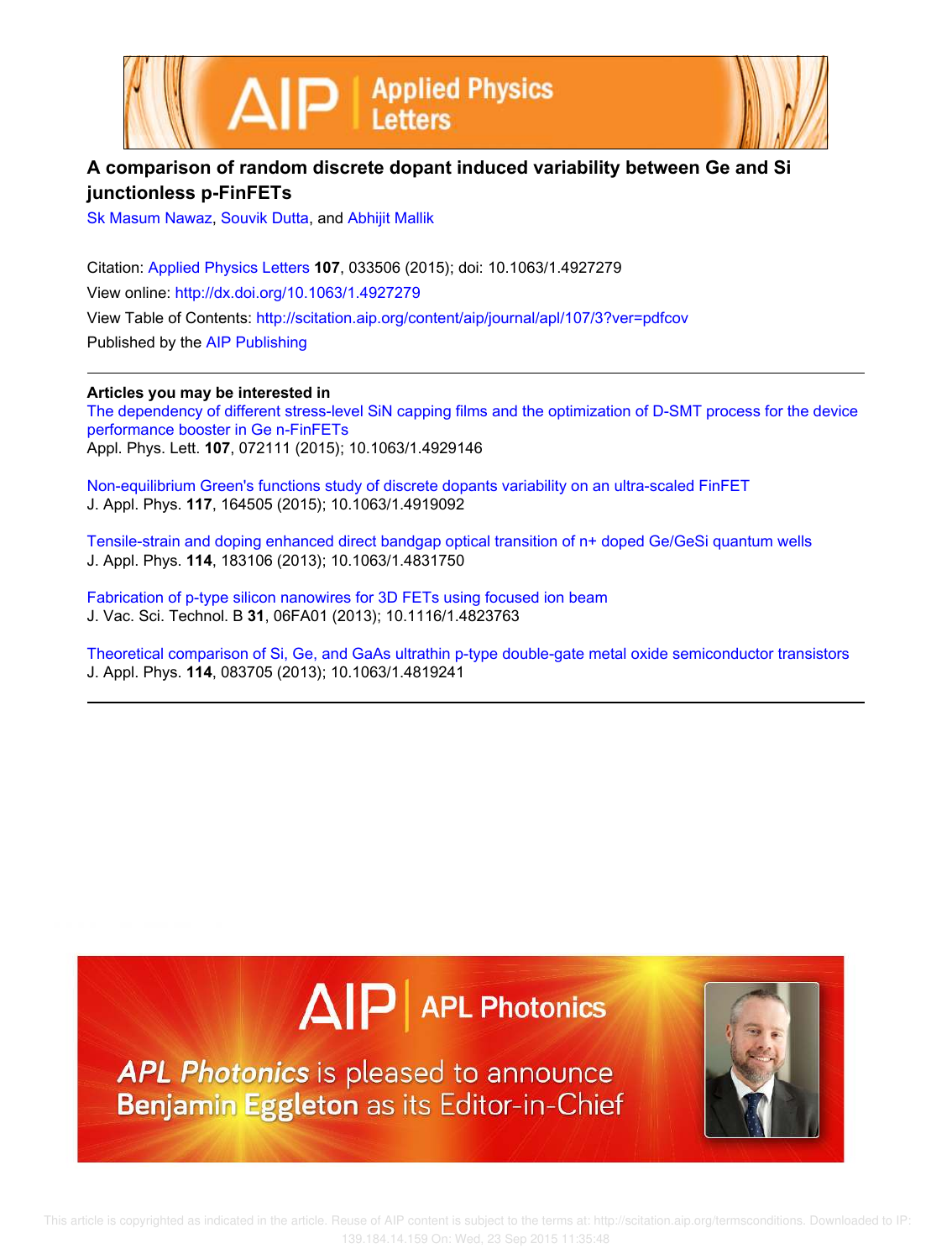

## A comparison of random discrete dopant induced variability between Ge and Si junctionless p-FinFETs

Sk Masum Nawaz, Souvik Dutta, and Abhijit Mallik<sup>a)</sup> Department of Electronic Science, University of Calcutta, Kolkata 700009, India

(Received 8 April 2015; accepted 12 July 2015; published online 22 July 2015)

In this letter, the random discrete dopant (RDD) induced variability for a Ge junctionless (JL) p-FinFET is reported. A one-to-one comparison of the RDD-induced variability between Ge and Si JL FinFETs for varying device parameters and supply voltage is made using a 3-D numerical device simulator. Results indicate that the Ge JL FinFET shows higher immunity to RDD induced threshold voltage fluctuation than its Si counterpart, which is partially due to the higher dielectric constant of Ge than Si. Because of the lower band gap of Ge than Si, a higher variation in subthreshold swing due to RDD is, however, observed for Ge devices. Technology scaling is found to reduce  $\sigma$ SS, although it has almost no effects on  $\sigma V_T$  for both types of devices. The difference in  $\sigma$ SS between Ge and Si devices decreases with technology scaling, which makes Ge very attractive for scaled p-type JL FinFETs. © 2015 AIP Publishing LLC. [http://dx.doi.org/10.1063/1.4927279]

Further downscaling of device dimensions for conventional metal-oxide-semiconductor field-effect transistor (MOSFET) poses a great challenge due to the need of ultrasteep source/drain doping profiles. A junctionless transistor  $(JLT)$ , which does not require such doping profiles, has been proved to be a promising candidate for future technology nodes. Such a device offers some advantages over its conventional counterpart. These include simple fabrication process due to the absence of source drain junctions, better short channel immunity and, hence, better scalability, good mobility at short gate lengths, steep subthreshold swing (SS) at relatively low drain bias due to impact ionization effect, $<sup>2</sup>$ </sup> and low electric field in the ON-state.<sup>3</sup>

To meet with the industry requirements, such as high drive current and low gate delay, germanium shows promise as a future channel material, particularly for p-channel devices, owing to its higher bulk carrier mobility and compatibility with Si process line. Excellent  $I_{ON}/I_{OFF}$  performance,<sup>4</sup> high drain current,<sup>5</sup> and impressive short channel effect (SCE) control<sup>6</sup> have been demonstrated for germanium on insulator (GeOI) p-MOSFET. Recently, JLT on GeOI have been investigated $\bar{7}$ -9 to combine the intrinsic properties of Ge with the excellent features of JLT.

The significance of random variability in transistor increases with the down-scaling of device dimensions, particularly for the sub-30-nm gate lengths, as it poses a great challenge in achieving high yield in integrated circuit manufacturing. Random discrete dopant (RDD), gate line-edge roughness, and gate metal work-function induced variability are the serious issues for conventional MOSFET.<sup>10</sup> In a JLT, there are no p-n junctions. The channel doping concentration and type for such a device are the same as those for the source and drain regions. For this reason, the channel doping in the case of a JL device is henceforth referred to not only the doping of the channel region but also the doping of the source and drain regions. High channel doping concentration  $({\sim}10^{19} \text{cm}^{-3})$  is generally required for proper operation of a JL FinFET that is in contrast with the case of a conventional FinFET for which an intrinsic channel is used. Owing to such high channel doping, RDD has been identified as the major source of variability for junctionless devices. $11,12$  The impact of RDD induced variability on Ge JLT is still unexplored. In this letter, we report the impact of RDD on Ge JL p-FinFET and the results are compared with that of a similarly sized Si JL p-FinFET. It is shown that RDD induced threshold voltage  $V_T$  variation is significantly lower in Ge devices than Si devices, which is partially due to the higher dielectric constant of Ge than Si. On the other hand, higher leakage current arising out of the lower band gap of Ge results in higher RDD induced SS variation in the Ge devices than their Si counterparts.

The device structure of the p-channel JL FinFET, used in this study, is shown in Fig.  $1(a)$ . A buried oxide thickness  $T_{\text{BOX}}$  of 10 nm and an equivalent oxide thickness (EOT) of 0.8 nm for the gate dielectric are used for all the devices used in this study. All device dimensions and parameters except the value of the work function of the gate metal, which has been adjusted to achieve similar values of  $V_T$ , are kept similar for both Si and Ge devices.

To incorporate and analyze the effects of RDD, Sentaurus 3D numerical device simulator, $13$  version H-2013.03, has been used. Randomization of doping profile for both types of JL FinFETs has been accomplished following the Sano's method $14$  with a suitable value of screening factor  $k_c$  chosen according to the equation  $k_c \approx 2(N_{D/A})^{1/3}$  where  $N_{D/A}$  represents donor/acceptor concentration. In each case, we have simulated 200 devices with different randomized doping profiles. Such a randomized profile for JL FinFET is shown in Fig.  $1(b)$ .

Doping dependent (Masseti) and normal field dependent mobility models have been included in our device simulations. Quantum density gradient, Hurkx band-to-band tunneling, and band gap narrowing models are also activated. We have separately calibrated the simulation setup for the Ge and Si JL FinFETs with their experimental results, as a)Electronic mail: abhijit\_mallik1965@yahoo.co.in reported in Refs. 9 and 15, respectively. A good agreement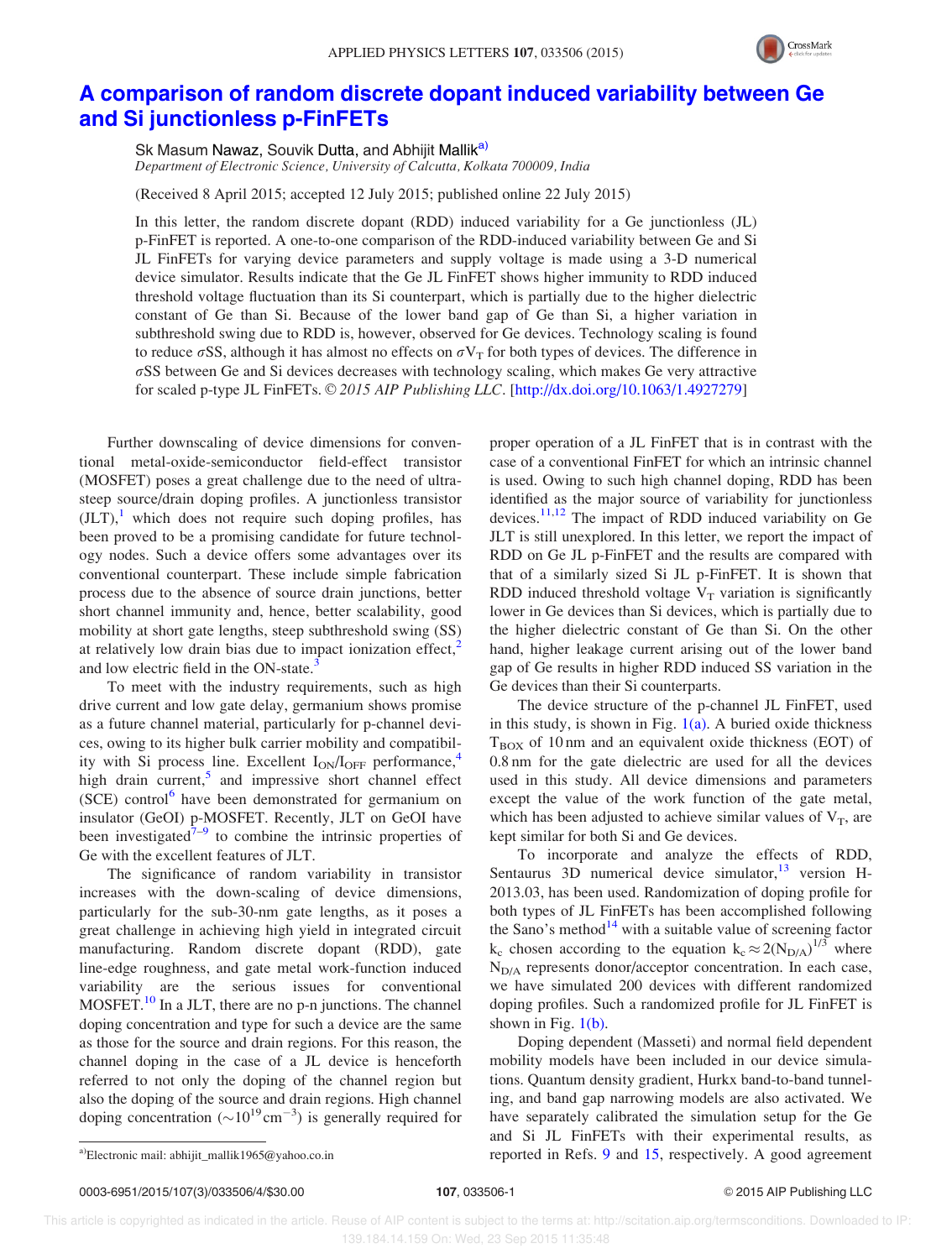

FIG. 1. (a) Schematic device structure and (b) randomized doping profile for JL FinFET.

between experimental and simulated characteristics can be visualized in Fig. 2 for both types of devices. It may be noted that since the value of  $D_{it}$  has not been reported for the Ge device in Ref. 9, a value of  $3 \times 10^{12} \text{cm}^{-2} \text{eV}^{-1}$  is assumed for model calibration that resulted in a good fit.

Effects of RDD on the variability performance of both Ge and Si JL FinFETs have been considered by comparing numerical values of standard deviation of  $V_T(\sigma V_T)$  and subthreshold swing SS  $(\sigma$ SS), extracted from transfer characteristics. In order to also capture the impact of variation in different device parameters and supply voltage on the variability performance, we first perform simulations for



FIG. 2. Calibration of the model for Ge JL FinFET against the experimental data in Ref. 9. Inset shows the calibration of Si JL FinFET with the experimental data in Ref. 15.

different values of the gate length  $L_g$ , fin width  $W_{fin}$ , interface trap density  $D_{it}$ , channel doping concentration  $N_D$ , and supply voltage  $V_{DD}$  by varying one of them at a time. To make a comparison of the RDD induced variability between Ge and Si JL FinFETs for future technology nodes, simulations are then performed by simultaneously scaling different device parameters and  $V_{DD}$  relevant to such nodes. Results of both of them are summarized in Table I. It can be clearly seen in Table I that  $\sigma V_T$  is significantly higher for the Si device than its Ge counterpart for all different combinations of the structural parameters. This can also be verified from the frequency distribution plot of  $V_T$  for a particular device, as shown in Fig. 3. The relatively higher immunity to the RDD induced  $V_T$  fluctuation of Ge devices than Si devices may partially be attributed to the higher fin capacitance arising out of the higher dielectric constant of Ge than Si, as can be predicted by the model in Ref. 16. It, however, fails to fully explain the enhanced immunity for Ge devices for which future investigations may be necessary.

Because of the higher dielectric constant of Ge, the nominal value of SS is found to be higher for the Ge JL FinFET than its Si counterpart, as can be seen in Table I, which is consistent with the previous report. $17$  Higher values of  $\sigma$ SS are also observed in Table I for Ge devices than Si devices for different combinations of the structural parameters. To explain it, simulations are performed for a Ge device without the BTBT model. It is clearly observed that when BTBT model is not included in the simulation,  $\sigma$ SS for the Ge device becomes comparable to that for the Si device. Higher leakage current because of the lower band gap of Ge may, therefore, be attributed to higher  $\sigma$ SS for Ge devices. Although not shown in Table I, it has been verified that inclusion or exclusion of the BTBT model in the simulation has almost no effects on either  $\sigma V_T$  or  $\sigma SS$  for Si devices. Slightly higher value of  $\sigma$ SS for the Ge device than the Si device, when the BTBT model is not activated, may be attributed to higher short-channel effects in such devices arising out of the higher dielectric constant of Ge than Si.

It is also observed in Table I that a variation in  $D_{it}$  has almost no effects on relative results in terms of either  $\sigma V_T$  or  $\sigma$ SS between two types of devices. Since SCEs may be considered minimal for a device with  $L_g > 5 \times W_{fin}$ , a device with  $L_g = 50$  nm and  $W_{fin} = 8$  nm is also considered to see the impact of SCEs on the variability performance. Since the trend of the results do not change for this device in comparison with other devices, it may be concluded that SCEs also have almost no effects on either lower  $\sigma V_T$  or higher  $\sigma SS$  in Ge devices than Si devices.

It is also evident in Table I that both  $\sigma V_T$  and  $\sigma SS$ increase with  $L_g$  scaling, while they are reduced with  $W_{fin}$ scaling for both types of devices. This may be attributed to the increased and decreased short-channel effects with the scaling of  $L_g$  and  $W_{fin}$ , respectively.<sup>18</sup> As RDD induced variability is directly related to the number of dopant within the channel, both  $\sigma V_T$  and  $\sigma SS$  decrease with a decrease in the channel doping for both types of devices, as observed in Table I. Also, a reduction in  $V_{DD}$  from 1.0 to 0.8 V results in slightly reduced impact of RDD induced variability for both types of devices.

 This article is copyrighted as indicated in the article. Reuse of AIP content is subject to the terms at: http://scitation.aip.org/termsconditions. Downloaded to IP: 139.184.14.159 On: Wed, 23 Sep 2015 11:35:48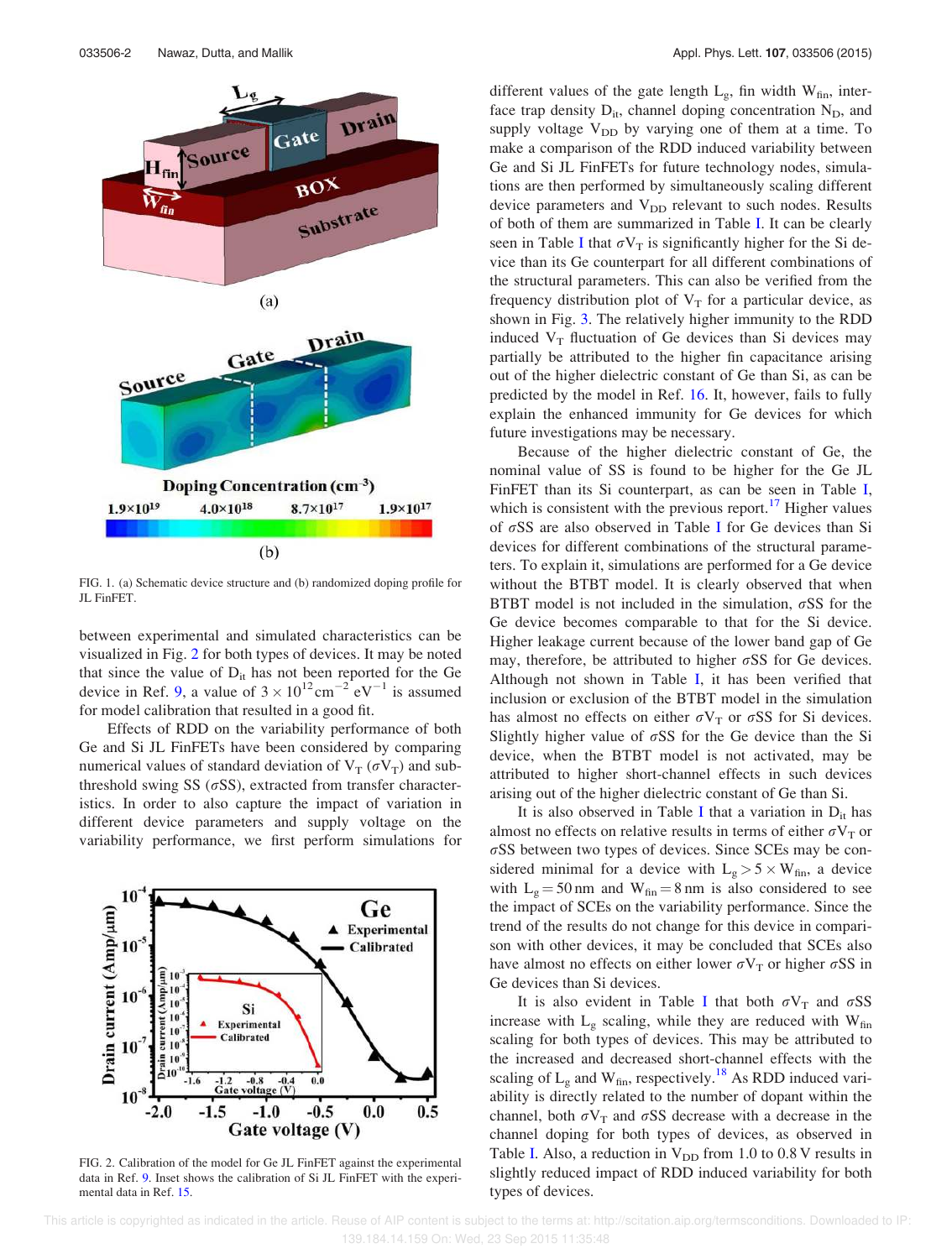TABLE I. Standard deviation and mean values of threshold voltage and subthreshold swing.

| Parameters    |                   |                   |                          |                                    |                 |             | Ge               |                      |                     |                         | Si                |                      |                     |                         |
|---------------|-------------------|-------------------|--------------------------|------------------------------------|-----------------|-------------|------------------|----------------------|---------------------|-------------------------|-------------------|----------------------|---------------------|-------------------------|
| $L_g$<br>(nm) | $W_{fin}$<br>(nm) | $H_{fin}$<br>(nm) | $N_D$<br>$\rm (cm^{-3})$ | $D_{it}$<br>$\rm (cm^{-2}eV^{-1})$ | $V_{DS}$<br>(V) | <b>BTBT</b> | Mean<br>$V_T(V)$ | $\sigma V_T$<br>(mV) | Mean SS<br>(mV/dec) | $\sigma$ SS<br>(mV/dec) | Mean $V_T$<br>(V) | $\sigma V_T$<br>(mV) | Mean SS<br>(mV/dec) | $\sigma SS$<br>(mV/dec) |
| 20            | 08                | 15                | $1\times10^{19}$         | $1 \times 10^{11}$                 | $-1.00$         | Yes         | $-0.19$          | 42.51                | 91.60               | 5.68                    | $-0.17$           | 56.86                | 69.74               | 2.64                    |
| 20            | 10                | 15                | $1 \times 10^{19}$       | $1 \times 10^{11}$                 | $-1.00$         | <b>Yes</b>  | $-0.28$          | 46.31                | 103.22              | 7.16                    | $-0.27$           | 65.36                | 74.07               | 3.47                    |
| 30            | 08                | 15                | $1 \times 10^{19}$       | $1 \times 10^{11}$                 | $-1.00$         | Yes         | $-0.26$          | 31.67                | 91.20               | 4.71                    | $-0.25$           | 44.29                | 68.72               | 2.28                    |
| 50            | 08                | 15                | $1 \times 10^{19}$       | $1 \times 10^{11}$                 | $-1.00$         | Yes         | $-0.31$          | 21.05                | 89.36               | 3.48                    | $-0.30$           | 32.84                | 68.04               | 2.01                    |
| 20            | 08                | 15                | $1 \times 10^{19}$       | $1 \times 10^{12}$                 | $-1.00$         | Yes         | $-0.21$          | 43.03                | 90.57               | 5.83                    | $-0.20$           | 56.59                | 70.87               | 2.84                    |
| 20            | 08                | 15                | $8 \times 10^{18}$       | $1 \times 10^{11}$                 | $-1.00$         | Yes         | $-0.22$          | 36.17                | 87.77               | 3.77                    | $-0.21$           | 51.57                | 70.71               | 2.21                    |
| 20            | 08                | 15                | $1 \times 10^{19}$       | $1 \times 10^{11}$                 | $-0.80$         | Yes         | $-0.18$          | 40.75                | 89.70               | 4.94                    | $-0.16$           | 54.95                | 69.90               | 2.33                    |
| 20            | 08                | 15                | $1 \times 10^{19}$       | $1 \times 10^{11}$                 | $-1.00$         | No.         | $-0.19$          | 42.16                | 87.54               | 3.13                    | $\cdots$          | $\cdots$             | $\cdots$            | $\cdots$                |
| 20            | 10                | 30                | $1 \times 10^{19}$       | $1 \times 10^{11}$                 | $-0.81$         | Yes         | $-0.22$          | 38.71                | 108.41              | 4.11                    | $-0.21$           | 50.36                | 73.51               | 2.30                    |
| 15            | 07                | 25                | $1 \times 10^{19}$       | $1 \times 10^{11}$                 | $-0.78$         | Yes         | $-0.23$          | 38.53                | 94.11               | 2.88                    | $-0.22$           | 50.14                | 72.18               | 2.06                    |
| 10            | 05                | 20                | $1 \times 10^{19}$       | $1 \times 10^{11}$                 | $-0.66$         | Yes         | $-0.24$          | 38.36                | 88.37               | 2.61                    | $-0.22$           | 49.86                | 72.08               | 1.74                    |



FIG. 3. Histograms for threshold voltage and subthreshold swing due to RDD for  $L_g = 20$  nm,  $W_{fin} = 8$  nm,  $H_{fin}$ = 15 nm,  $N_D = 1 \times 10^{19}$  cm<sup>-3</sup>, and D<sub>it</sub>  $= 1 \times 10^{11} \text{ cm}^{-2} \text{ eV}^{-1}$  at  $V_{DS} = 1.0 \text{ V}.$ 

Since Pelgrom  $plot<sup>19</sup>$  is widely used to benchmark variability, we have plotted the correlation between  $\sigma V_T$  and channel area in Fig. 4. A higher value of  $A_{vt}$ , which is defined by the slope of  $\sigma V_T$  versus  $1/\sqrt{(L_g \times W_{eff})}$  plot, is



FIG. 4. Pelgrom plot for Ge and Si JL FinFETs.

observed for Si JL FinFETs, which signifies higher variation in Si than Ge with progressive technology nodes.

Results of technology scaling following  $ITRS<sup>20</sup>$  roadmap, as shown in the last three rows in Table I, reveal the following. First,  $\sigma$ SS is considerably reduced with technology scaling, although it has almost no effects on  $\sigma V_T$  for both types of devices. This can be explained as follows. It is observed in Table I that the impact of  $L<sub>g</sub>$  scaling, which degrades variability performance, is much higher on  $\sigma V_T$ than  $\sigma$ SS. On the other hand, the impact of W<sub>fin</sub> scaling, which improves variability performance, is higher on  $\sigma$ SS than  $\sigma V_T$ . The trend of the results of H<sub>fin</sub> scaling has been reported to be similar to that of  $L_g$  scaling.<sup>12</sup> As a result, when the technology is scaled, i.e., when all device dimensions are scaled, the combined degradation arising out of  $L<sub>g</sub>$ and  $H_{fin}$  scaling is more or less compensated by the improvement due to  $W_{fin}$  scaling in the case of  $\sigma V_T$ . On the other hand, the improvement arising out of the  $W_{fin}$  scaling is considerably higher than the combined degradation due to  $L_g$ and  $H_{fin}$  scaling in the case of  $\sigma$ SS resulting in its improvement with technology scaling. Power supply scaling may